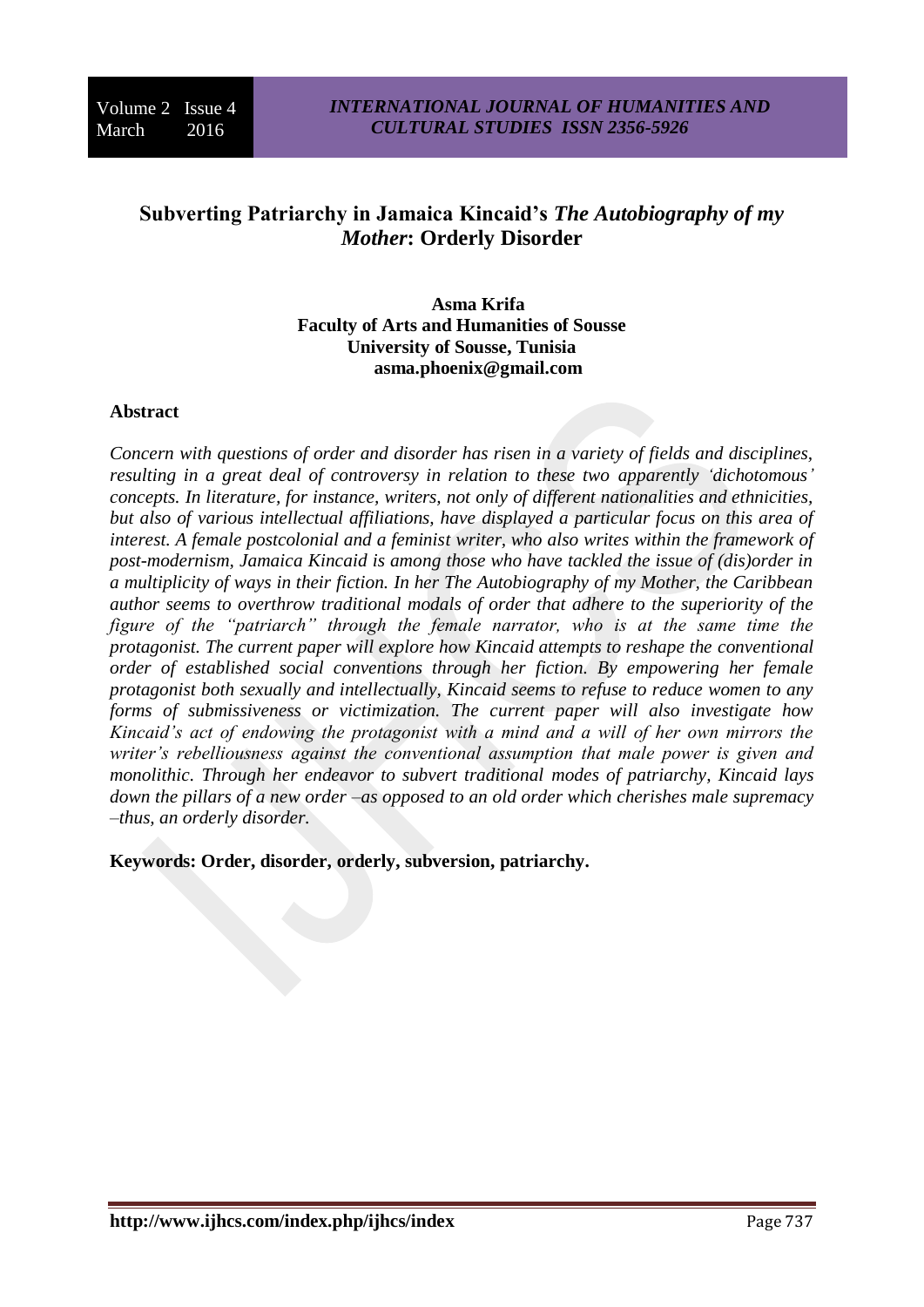# **Introduction:**

There has been controversy with respect to the definition of the relation between order and disorder. While classical views emphasize their opposition, recent approaches reiterate their dialectical aspect (Hayles 306). In terms of public reception, order is what man seeks due to the debatably relative stability it offers, as opposed to the potential jeopardy its absence imposes. Indeed, while "chaos is the law of nature," Henry Adams avers, "order is the dream of man" (qtd. in Peters 131) and as such seems to be the way of man in the Dominica of Jamaica Kincaid's novel, *The Autobiography of my Mother*. Regulated by the rules of the Patriarch, the place exhibits a certain degree of order that Kincaid appears to antagonize, instead adhering to a more complex conception of order, resultant from the introduction of disorder into the system.

This paper studies not only the manifestations, but also the implications of patriarchal order in the Dominican society while highlighting the mechanisms facilitating its actualization. With the primary intention of revealing Kincaid's dissention with such conventional understanding of order, it will examine Xuela's life narrative insofar as it is one of resistance to its archetypal modals and its residual effects.

#### **1) Order of the Father: The Dominican Society and Laws of Patriarchy:**

The perception that a dialectical and dialogic relationship exists between the individual and society is central to the works of Jamaica Kincaid and consequently, myriad aspects characteristic of the Caribbean society disseminate her fiction, *The Autobiography of my Mother* included. The novel unfolds Xuela's retrospective account of her life growing up in Dominica, an island country in the Caribbean Sea, whose long history of subjugation to the British colonial rule shapes its present identity. From her current position as a seventy-year old woman, Xuela ponders on significant instances of her experience of growing up in such a place, emphasizing the fundamental role the institution of "family" plays in an individual's identity construction process.

Within the socio-historical context of the narrative, the Dominican society is chiefly defined by that "form of the family whose essential features are the incorporation of bondsmen and power vested in the paternal head of the family," namely patriarchy (Marx & Engels 488). Traditional societies entertain a sense of order advocated by the presence of the father figure, exercising autocratic authority as the pater familias. In other words, the administration of the family is exclusively the father's prerogative which positions him as the sole sovereign.

As the narrative of The *Autobiography of my Mother* initiates with the actual and symbolic death of the mother, Kincaid strategically attempts to introduce a rather convoluted conception of patriarchy. Indeed, "the figure of the father casts a shadow over this text, for in the West Indies that Kincaid presents here, the mother is physically absent," which further consolidates the overwhelming dominance of patriarchal laws, since they are "left untempered by her tenderness" (Adams 4). Orphaned, Xuela's deprivation from motherly affection impels her to struggle in a multitude of ways in order to survive the overwhelming dominance of a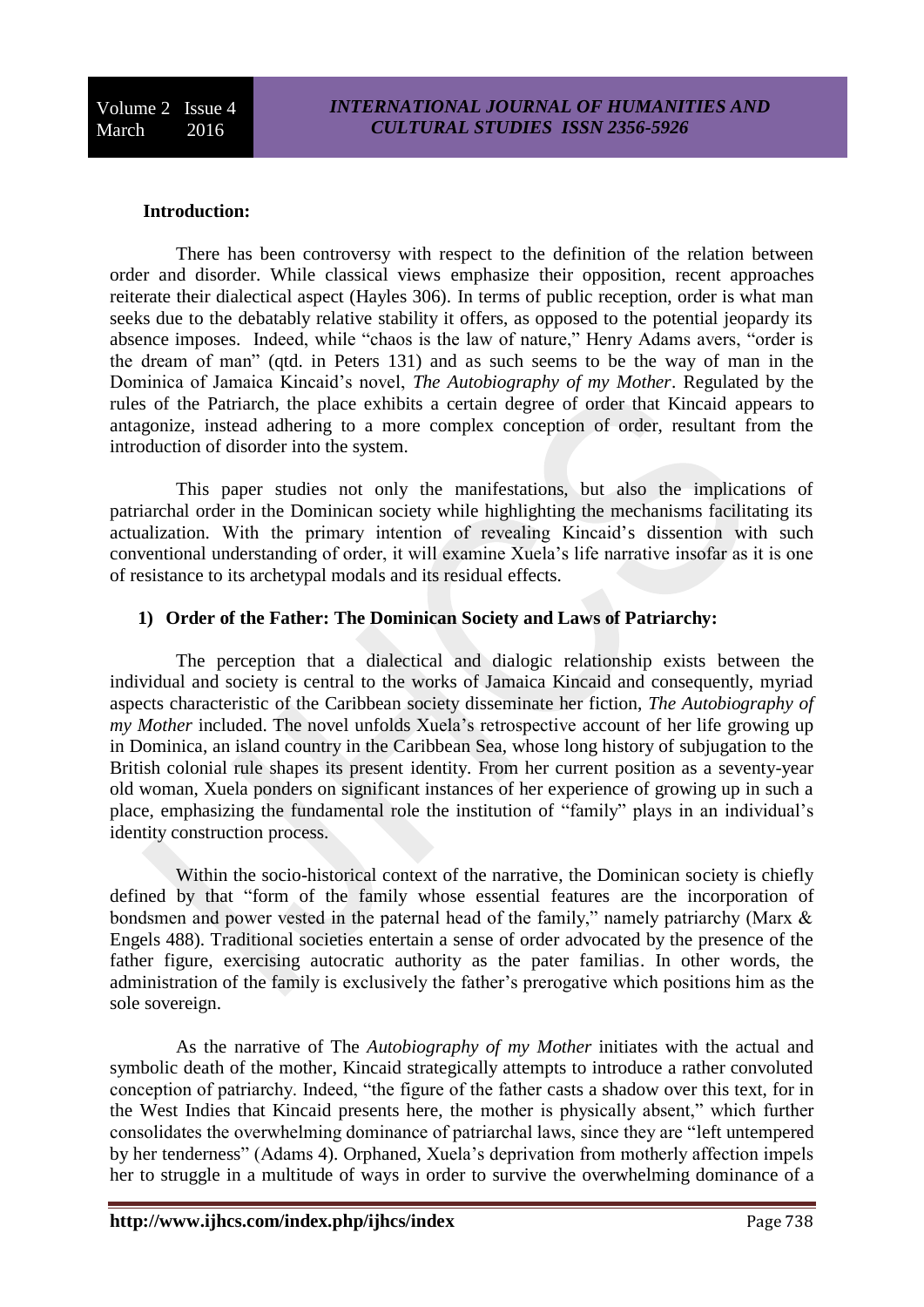patriarchal society, especially with the father's deliberate imposition of disconnectedness through his refusal to mediate between his daughter and her deceased mother.

In the novel, the mother's physical absence is juxtaposed with the father's strategic omnipresence. Alfred Richardson appears to be the epitomized version of the traditional patriarch as he often prioritizes reason over emotions. His abandonment of his *love* child in order to pursue career goals after the death of his wife evidences pragmatism to stand among his salient personality traits. Indeed, it is this pragmatic thinking that destined him with his second wife with whom the union would benefit him financially. Often unwilling to "eat food in the presence of strangers, or in the presence of people who were afraid of him," Alfred Richardson endeavors to shield his humanity from his acquaintances, solidifying the godlike nature he often conveys (Kincaid 39). He is the kind of person whose help characters, like Lazarus, solicit and as if a god, he is selective when it comes to those on whom he bestows his grace. Alfred's thirst for personal empowerment is countered with his constant attempt to dominate and disempower the Other and his "conceit [is] perhaps the way of all men" (Snodgrass 89). He draws legitimacy for his trespasses from his profession –for he is a jailor – which further establishes his status as a legalized source of authority.

It is his uniform that Xuela first noticed when he came to take her home at the age of seven. "My father came to fetch me wearing the uniform of a jailor," she narrates explaining that while "to him this had no meaning, it was without significance," to her it had fathomless implications (Kincaid 24). This arises from the female's instinctive gaze, a gaze colored by the ability to recognize the potential jeopardy the figure of 'the all-powerful patriarch' may inflict on female subjectivity. Xuela's suspicion is confirmed when Alfred, threateningly perhaps, invites her to "remember that he was [her] father," finalizing an argument once (Kincaid 49). Although she, along with her schoolmates, witnessed a schoolboy drowning in the river in the wake of his attempt to swim towards a jablesse, she *had* to concede to her father's assertion that the entire incident is a figment of her imagination. The implied accusation and the subsequent obliteration are typical of patriarchal societies since they both conveniently serve the Father's interest as they facilitate the patriarch's imposition of order.

The father's verbalization and actualization of his authority as head of the family resonates conspicuously throughout the narrative through different suggestive occurrences, analyzed and critiqued by Xuela. As if the all-seeing eye, Xuela monitors with scrutiny her own family. Considering the change in her environment –for she spent the first seven years of her childhood in the exclusive company of Ma Eunice and her children, a family whose pedestal is a male figure was foreign to her. Her savvy is remarkable, for she displays a level of awareness about impending or pervasive phenomena. At an early age, she becomes cognizant of the collective belief in male superiority, reflected in the preference of an heir over an heiress. It is noticeable how Xuela's stepmother favored her son "because he was not like her. He was not female, he was male" (Kincaid 53). Such a belief emanates from the instilled conviction that a son is the father's vehicle to assure the survival of his dynasty and legacy. It is for this reason that children who are born out of wedlock are not offered legitimacy unless they are boys. Indeed, in the Dominica of the novel, men, such as Jack LaBatte, are entitled to sexual ventures, the reason why they tend to have children outside the institution of marriage. However, only male newborns are willingly given the father's name.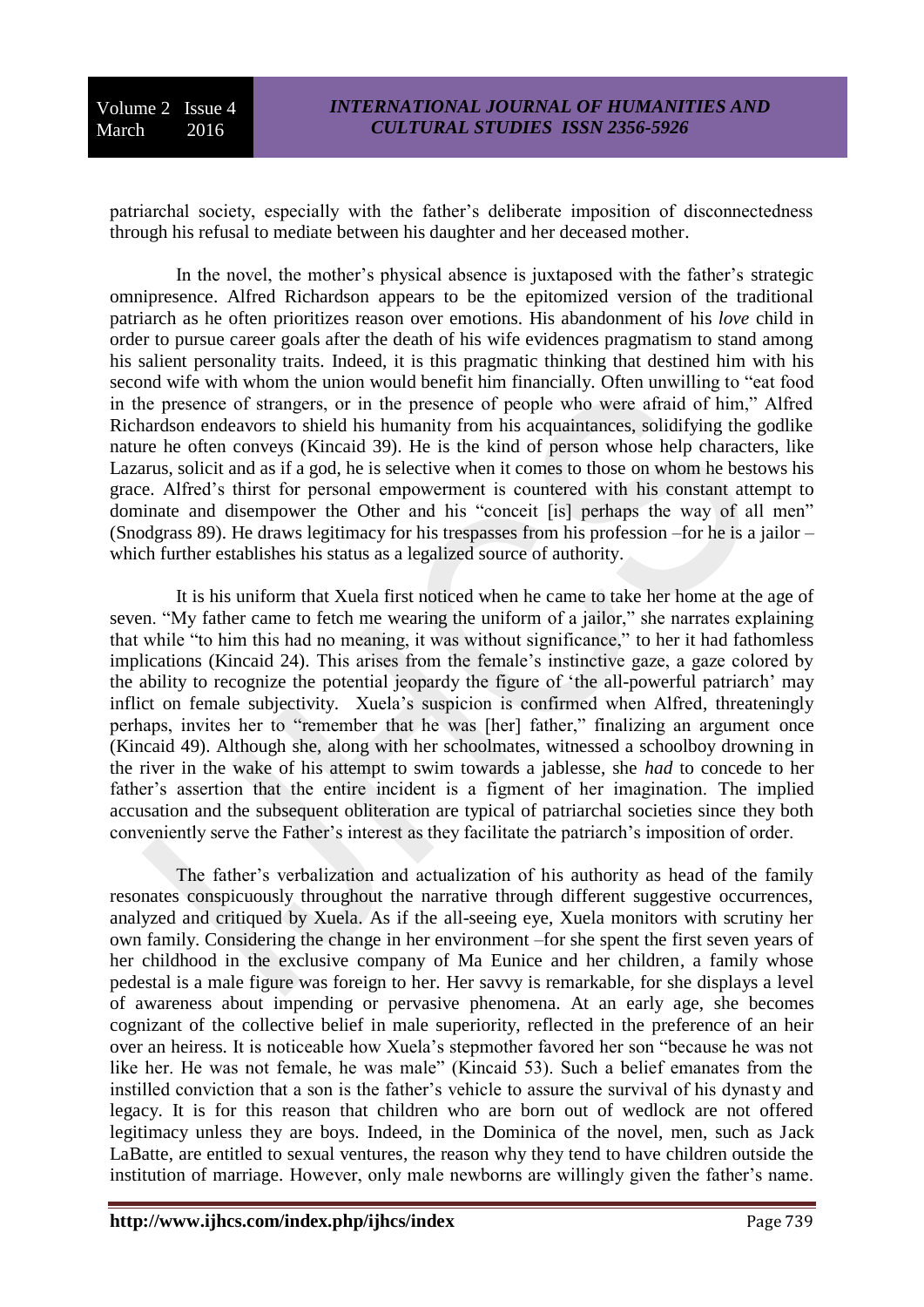The absence of concessions on the part of women who subserviently uphold the law of the Father facilitates the prevalence of male supremacy and thus, while males conveniently endorse such a doctrine, females inherently internalize images configured by the patriarch who, as Harris Mirkin suggests in his "The Passive Female: The Theory of Patriarchy" monopolizes external structures and institutions.

The novel exposes patriarchal societies' stereotypical reduction of women to the traditional conception that implies not only hyper-emotionalism, but also passivity, selfabnegation, and unnaturalness of violence. In her account of her mother's life, Xuela remarks that, whoever contributed to her nurturing, "brought her up … and demanded that she be a quiet, shy, long-suffering, unquestioning, modest, wishing-to-die-soon person" (199). "This wearying demand [to be quiet] was one of many demands made on [her] simply because [she] was female" (Kincaid 42). However, such favorable degree of subservience, docility, submissiveness and meekness are demanded when addressing men but not fellow women.

A woman in the process of becoming, Xuela was subjected to otherness by her stepmother and her sister, Elizabeth, through the strategic discriminatory use of Patois and outspoken rejection, respectively. In her account of the use of language, Xuela observes how French Patois is considered an inferior language in comparison to English due to questions of purity of linguistic origins. A pidgin language, the former is used by the stepmother when the father is absent, in accordance with her agenda of denigrating Xuela. The discursive disempowerment of the female as a spurned Other is further complicated by the inimical and adversarial attitude of Elizabeth Richardson towards her half-sister, Xuela, despite the latter's attempted friendliness. Such hostility gains credence within the order of the father since it encroaches upon womanhood and sisterhood, thus negating women any sense of communion as it echoes the divide-to-conquer principle.

Women in *The Autobiography of my Mother* appear to be divided by what unites men: interest. Whereas men like Alfred Richardson and Monsieur Jacques LaBatte entertain an air of bondsmen fostered by –but not necessarily limited to –mutual financial interest, women –with the exception of Xuela –are separated by their desire to please and satisfy their male counterparts. In the novel, men's success at perceiving the potential partner in a fellow man is juxtaposed with women's failure to understand and identify with each other. Often unjustifiably alarmed by Xuela, the women in *The Autobiography of my Mother* –with Lise LaBatte excepted –establish a relationship of enmity with her. While her stepmother antagonized her for the mere assumption that she represents a vehicle that bridges the father's present with his past, Roland's wife targeted her for jeopardizing her marital life. Their veneration of men is, however, deemed inauthentic since it is the byproduct of an entire system or what Juliet Mitchell succinctly labels "the ideological domination" of women by men.

However, as Roisin McDonough and Rachel Harrison point out in "Racism and the Patriarchy in the Meaning of Motherhood," ideology is not the sole mechanism through which the order of the father is both executed and maintained, since the gendered role divisions and the resultant economic subordination of women play an equally influential role. In Kincaid's novel, the decision of Xuela's father to allow her to continue her schooling at the age of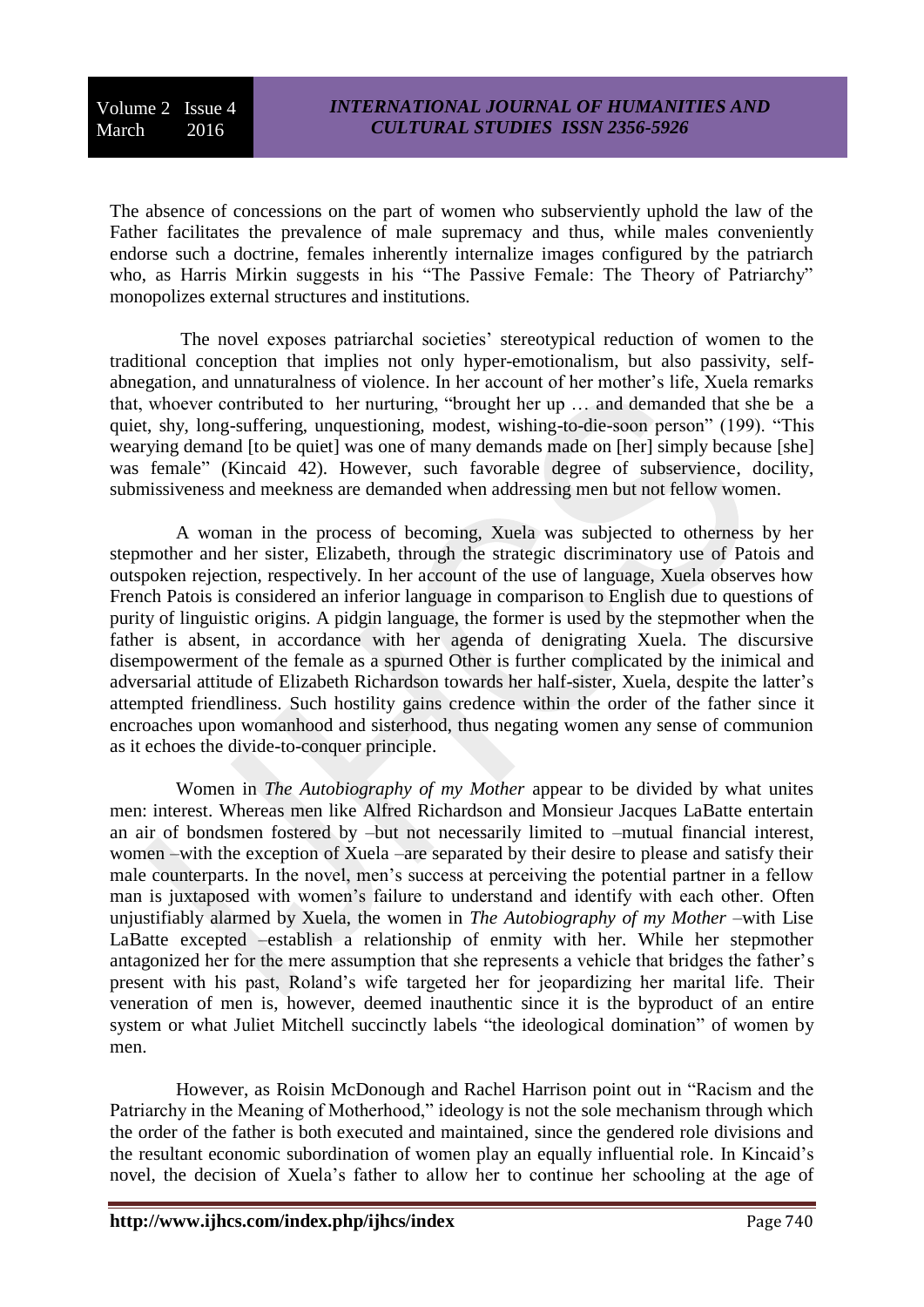thirteen is non-normative, for "girls did not attend school" and Xuela "can only imagine that he desired such a thing for [her] without giving it much thought because in the end, what could an education do for someone like [her],"a woman (Kincaid 12)? Her stepmother, a woman herself, postulates Xuela's education "a great sacrifice" as she "would have been more useful at home" (Kincaid 40). Gendered roles division guarantees the Dominican society a sense of equilibrium and order by which each subject carries out a definite set of tasks as defined by the norm. Indeed, primarily the prerogative of men, Dominican women are disallowed the public sphere which limits them to the domestic life in the roles of mothers and housewives. Thus, suppressed by the dominant male, women's ultimate victimization is their lack of prospects and aspiration for independency and the consequent reduction of their identity to motherhood.

Stay-at-home wives and mothers, women in the Dominican society find refuge in marriage which Mary Daly, along with other critics, denounces for being an enslaving institution. Yet, "I want to desperately marry men, I have come to see, is not a mistake women make…. what else is left for them to do" (Kincaid64)? Lise LaBatte, for instance, desperately yearned to be possessed by Jacques whereas, unlike her, during the time they met, "he would not be had, he would not be contained" (Kincaid 76). This pathological drive to be a man's possession is the natural outcome of a passive female's upbringing in a patriarchal society. Born and raised in an environment where satiation with the beliefs in female subordination and 'legitimate' inactivity in the public sphere is the custom, young girls mature embracing those 'values' to be replicas of their submissive mothers.

However, as Friedrich Engels accentuates, patriarchs partake in marriage not out of desire to settle down, but out of egocentric thirst for the legitimacy of heirs and the effortless consolidation of estates. The word "estates," here, does not exclusively refer to real estate, but also to a non-legalized form of chattel marriage where, at the end of the day, every single member of the family is the father's property. Discerning such fact, when Alfred writes Xuela updating her about family occurrences, she angrily writes back: "your son, your daughter, your wife. They were his…he wanted to tell me we were all his" (Kincaid 104). The Father often claims lawfulness of proprietorship due to his social, economic and political empowerment and following these terms, even motherhood, supposedly untainted by laws of patriarchy, transforms into another mechanism by which men exert women's subservience (Roberts 3).

In a patriarchal society, Martha Fineman avers that motherhood figures "as a colonized concept, an event that is physically experienced but occupied and defined, given content and value by men" (qtd. in Roberts 5). Fineman's statement holds true, for in the Dominican society as portrayed in *The Autobiography of my Mother*, pregnancy, childbirth and motherhood are celebrated when the newborn is a boy. Such a patriarchal conception is advocated by the society's superstitious belief that having a girl born in plain daylight is an omen of bad luck, while "the time of the day when [a] son was born did not matter. Any time of day a son was born is the right time" (Kincaid 107). The demeaning gaze by which the entire society perceives female newborns echoes the Father's discriminatory and objectifying discourse.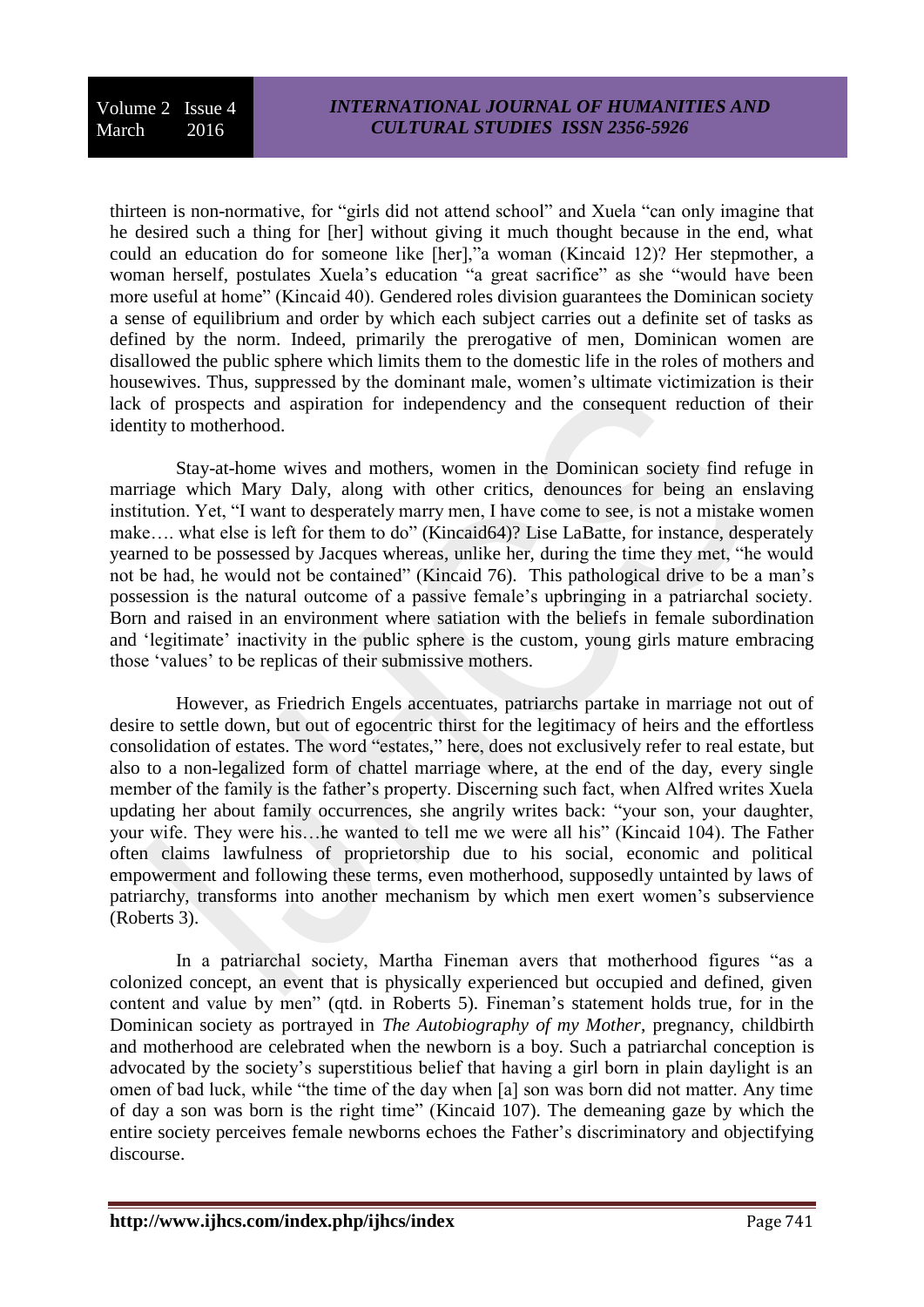Women in this society reduce their self-worth not to motherhood as a selfless act of giving life, but as a means to satisfy men. Consequently, "women who fail the ideal of motherhood (unwed mothers, unfit mothers, and women who do not become mothers) are stigmatized for violating the dominant norm and considered deviant and criminals" (Roberts 5). In *The Autobiography of my Mother*, Elizabeth Richardson and Lise LaBatte exemplify the figure of the deviant female within the Father's order as they both unintentionally violated the profile of ideal 'womanhood' which is, according to the patriarch's definition, about the *ability* to bear *legitimate* children. As such are the laws of the Father, Elizabeth's attempt to truncate her *illegitimate pregnancy* is her only way to escape marginalization and disinheritance. Similarly, *barren* Lise conceives her definite salvation in Xuela's fertility.

With the validation and maintenance of the order of Father as its primary objective, a patriarchal society seeks to confine women via a definite set of mechanisms. The patriarch's monopoly of institutions facilitates the ideological infiltration of his supremacy as opposed to women's subordination and compliance. The gendered roles division establishes an unambiguous sense of order in which participants display awareness about their functions and responsibilities, always under the male's surveillance. It is this kind of order that the traditional Dominican society as delineated in *The Autobiography of my Mother* reflects, the kind of order that would guarantee the continuity of the phallocentric offspring.

# **2) The 'Anomalous' Subject and Self-fashioning in Narratives of Resistance:**

In the Dominica of the novel, the entrenched sense of order generates some sort of disorder that is embodied in the character of Xuela. The ultimate non-conformist, Xuela adamantly resists approbation of patriarchal discourses as she is unwilling to make concessions to community discourses unless they make *sense* to her. In an environment that staunchly adheres to a traditional model of family, Xuela's burgeoning subjectivity epitomizes her as 'the anomaly' in a community of uniformity. "Through the marginalized space inhabited by actual mothers and daughters, she pursues the source of patriarchy's reproduction of women as a means to discovering some new truth" about herself, as a woman (Smith 57). Indeed, she is a representation of the existential protagonist who overlooks societal norms often imposed on the individual, instead constructing her own universe where the ultimate law is that which foregrounds her own ethos, which originate in her own selfperceived and self-validated circle of reference.

Her quest for identity, further complicated by rigid social paradigms, is embarked upon as early as childhood. Accustomed to copying other people's letters in class, Xuela heartily confesses that "it only made [her] want to write [her] own letters, letters in which [she] would express [her] feelings about [her] own life as it appeared to [her] at the age of seven" (Kincaid 19). The educational system's failure to transform the act of copying into a welcome habit in Xuela's case is due to her difference as, unlike her peers, she disapproves of taking things for granted, opting for reasoning instead and thus, she "felt [her] convictions powerfully" despite being "young, so young" (Kincaid 65). It is both her employment of reason and prioritization of *will* which allowed her to oppose the system by writing her *own* letters. In a way recognizing the paramount importance of self-writing at an early age, Xuela voices her inner refusal to make of her existence a replica of someone else's. Her recurrent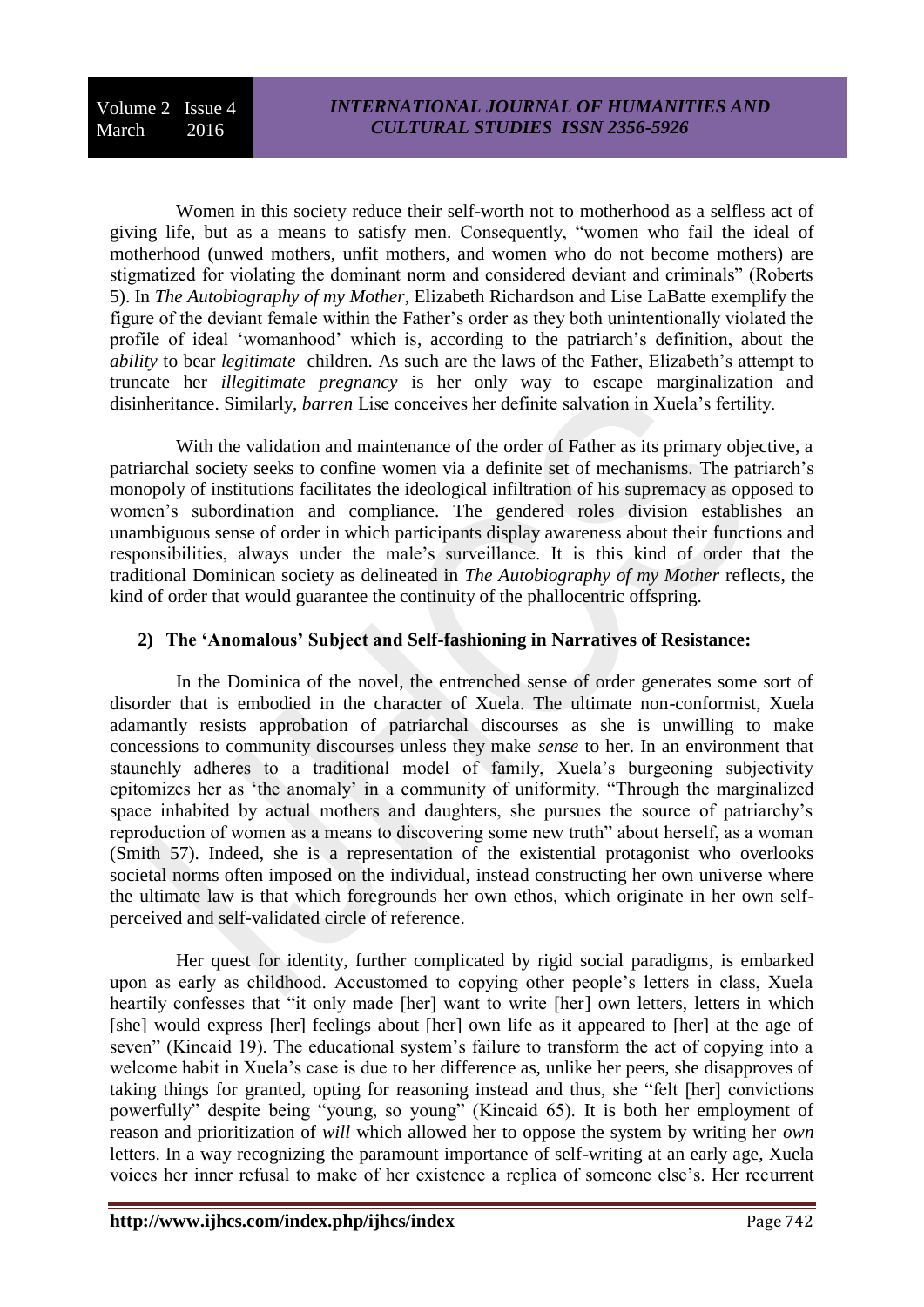use of the word "my own" throughout the novel reverberates her desire for self-possession. Unlike other females in the novel who willfully yearned to be men's possessions, she "chose to possess" herself (Kincaid 174). Her choice resonates with contestation, for it unravels her dissent with the patriarch's unchallenged proprietorship of women not only intellectually, but also physically and it is this "availability of choice [which] lifts the compromised woman from victimhood to a stronger bargaining position" (Snodgrass 31).

The source of disruption of the order of the Father, Xuela's salient asset, which is fearlessness and gallantry, is "a stance of defiance and a requisite for survival" (Paravisini-Gebert 149). Retrospectively, Xuela ruminates over how, during her school days, "there were only boys" in the classroom and yet, she "was not afraid of the new situation" (Kincaid 14). Invulnerable, she challenges the patriarch in his own territory and twice proves to be his equal not only academically but also professionally. On the wake of her escape from LaBatte's house, she started a job that is traditionally perceived as unsuitable for women due to lack of physical stamina. The task of shifting the sand needed to construct a road between Loubière and Giraudel granted her financial and economic independence, positioning her as the sole woman in the novel who holds means of production. As having an education and a profession is an indivisible element of the public sphere that is exclusively reserved for men in patriarchal societies, Xuela's 'intrusion' is a conspicuous threat to the phallocentric community, for "it was clothes of a dead man that [she] wore to work each day" (Kincaid 98). The act of wearing a dead man's clothes is symbolic of undermining and disempowering patriarchal discourses that promote gendered roles division, which endangers the sense of stability offered by the validation of Fatherly control. Xuela's prerogative is her unswerving audacity which permits her not only to pursue her battle against traditional discourses, but also to often react against objectification instead of acquiescing to it.

Unlike the other subservient female characters in the novel, Xuela opts for agency rather than passivity and subordination. As Alexandra Schultheis explains in "From Longing to Loss: Mother-Daughter Relationships in the Novels of Jamaica Kincaid," Xuela negotiates her position in a continuum of female experience by overthrowing sexual subjugation and archetypal models of motherhood.

Xuela's exploration of her sexuality commenced during her teenage years, at fifteen of age, to be accurate. It is with Jacques LaBatte that she first had intercourse once offered to him by his wife, Lise. The evident allusion to concubinage is inasmuch as it serves the male interest, for "LaBatte sees himself as the patriarch (and king) of this place, and his penetration of Xuela is an exertion of his power as well as a manifestation of his desire to conceive an heir who will inherit his estate," considering his own wife's infertility (Edwards 126). However, in her reminiscence about the sexual occurrence, Xuela discloses her awareness about her power as a woman as she believes that she was through with him as much as he was through with her (Kincaid 71). An autodidact, she displays a remarkable ability to turn advantageous what might seem at first glance disadvantageous as she is "an example of the neophyte learning from sexual exploitation her value as a woman" (Snodgrass 191). In fact, it is thanks to the early sexual subjugation she experienced that she came to master the art of subjecting men to the service of her own pleasure. She reflects an unparalleled innate pathological drive for self-liberation and sexual agency. "Her sexuality is powerful and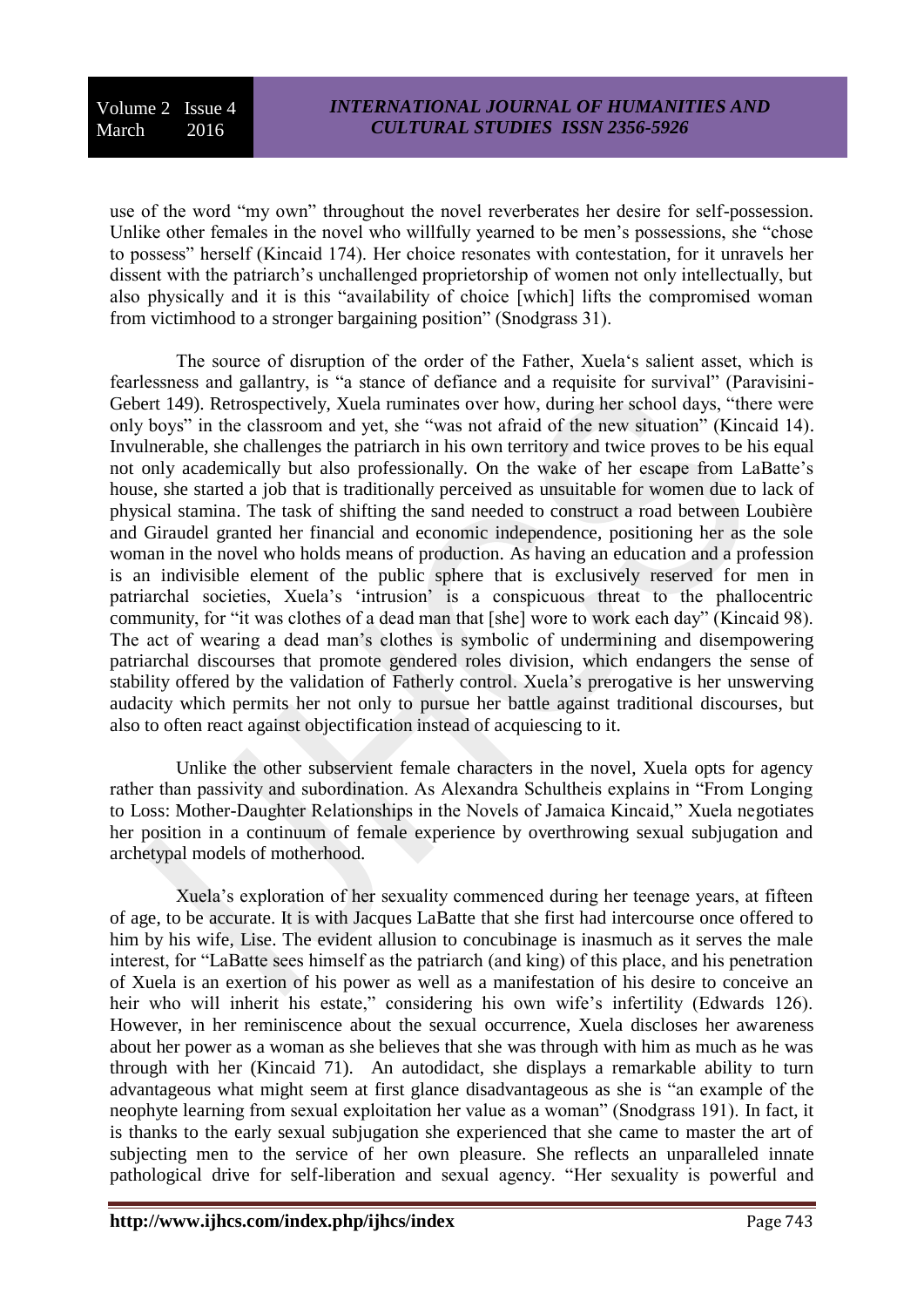frightening. She therefore acts against the social standards regarding women's sexuality" (Linder 11).

In a way returning the desiring gaze that is usually ascribed to male sexuality, her fascination with men merely translates into self-interest. Xuela's blatant conviction in sexual pleasure is discernible, since she believes that "the body of a man is not what makes him desirable, it is what his body might make you feel when it touches you that is the thrill" (70). By reducing the male to a source of female sexual pleasure, she overturns traditional conceptions that promote female sexual objectification.

Noticeably, Xuela entertains a sense of self-worth which licenses her robust belief in her status as equal to men. Her convictions are an outright defiance of the male-centered stereotypical credence in female inferiority. As a matter of fact, Xuela 'anomalously' goes as far as celebrating her supremacy which is echoed in the conspicuous reversal of roles, as her account of her sexual encounter with her husband Philip unravels. She orders him to get on his knees and he subserviently complies by staying there until she was satisfied. By denying him penetration and the subsequent emasculation, she strategically empowers herself. The reductionist perception with which she also approaches the existence of Roland, one of her many lovers, as being limited "to a list of names that were not countries, and to the number of times he brought the monthly flow of blood to a halt," (Kincaid 176) suggests ridicule because, unlike her, he fails to entertain a sense of self-referentiality.

Xuela's attitude acquires legitimacy in her adherence to self-definition whose basis is independence. She opposes an understanding of the self as dependent on an Other whose subjectivity is conditioned by the contaminating patriarchal laws. For this reason, her "rejection of motherhood as enforced identity and as political institution" dubs her with selfdeterminism (Roberts 4). She refuses to endanger her inner desire and personhood which shape her individuality by rejecting women's reduction to mere surrogate wombs.

Her rebelliousness is not simply verbalized, but rather actualized. At the realization that she is impregnated with LaBatte's child, she finds salvation in abortion, as she is unable to embrace "this ghost of [her] with a child inside" (77). Since "the motif of unplanned pregnancy recurs … as an element of female powerlessness and vulnerability enforced by an androcentric society," it encroaches upon the self and suggests its erasure (Snodgrass 31). The inseparability of death and pregnancy is further accentuated, for she "had vomited up everything [she] had ever eaten [her] entire life and felt [she] would die" (Kincaid 81). The figurative implication of the act of vomiting is suggestive of identity loss, for her acceptance of an unwanted pregnancy is a sign of compliance which compromises her revolutionariness.

For Xuela, resistance to patriarchal motherhood is facilitated by abortion and menstruation. A matter of will, her countless abortions guarantee her autonomy and distinguish her from the remaining subordinate female characters as they offer her "a rebirth through self-knowledge and the development of individuality" (Edwards 126). With detachment, she discloses that if there was a child in her, she could expel it through the sheer force of her *will* (Kincaid 81). Driven by an analogous impassivity, Xuela *wills* her sister's fetus out, sparing her potential marginalization. Indeed, "the folkloric admiration of the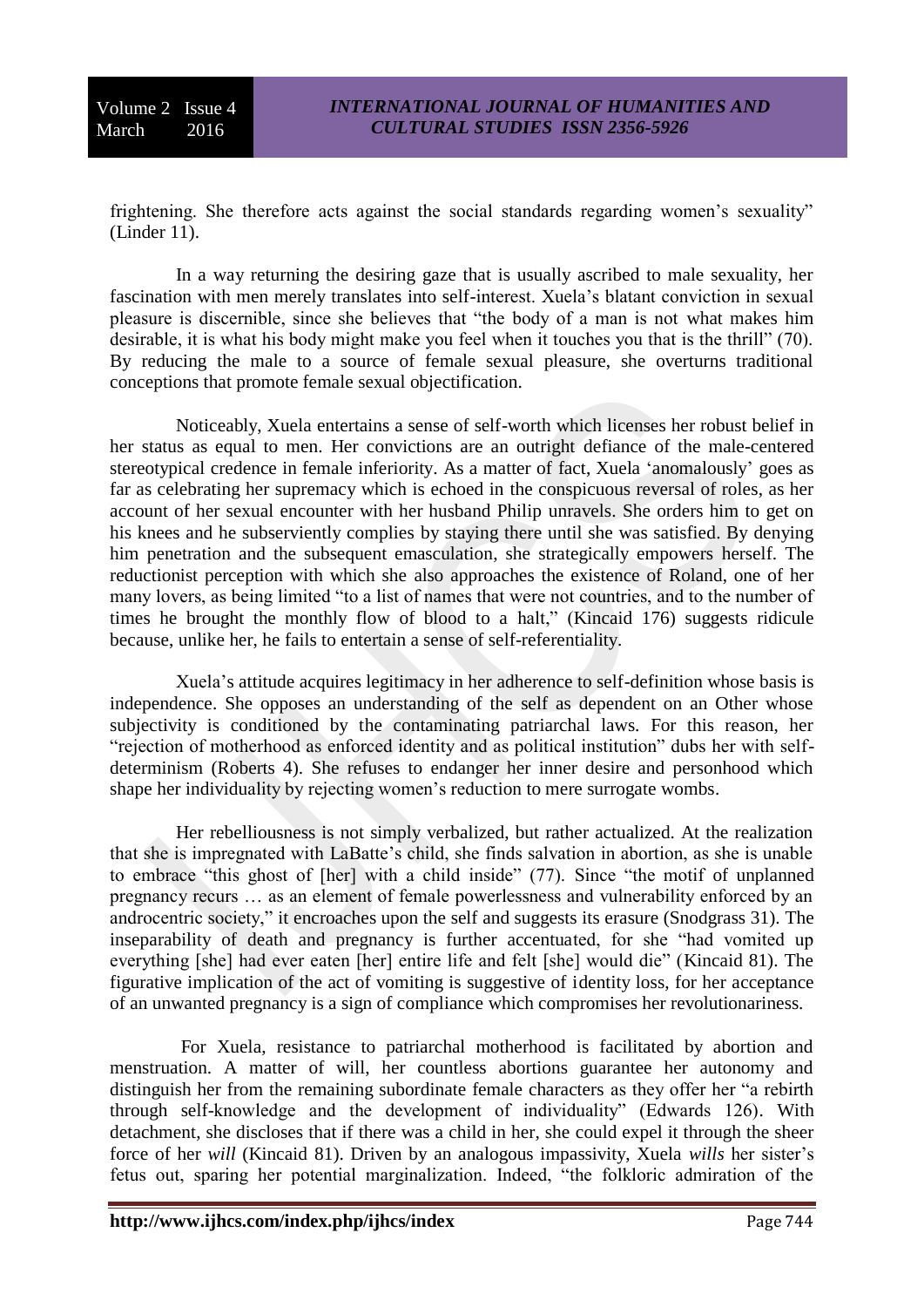female abortionist" that permeates the novel "derives from a sisterhood that protects its underground community from male oppression and sexual mastery" (Snodgrass 145). Similarly, menstruation is another stratagem employed to resist subjugation. Often welcomed by Xuela, the monthly occurrence "strikes (Roland's) manhood and weakens the very foundation of his sense of self as he can only define himself by the power he exerts over women" through bringing menstruation to a halt, a sign of pregnancy (Edwards 129).

Xuela's resilience further manifests itself in her celebration of womanhood as differentiated from ladyhood, after a period of time she spent living "not a man, not a woman, not anything" (Kincaid 102). In her account of what constitutes a woman, Xuela provides a succinct definition: "two breasts, a small opening between my legs, one womb; it never varies and they are always in the same place" and accentuates how it has at "its core the act of selfpossession" (Kincaid 159). The concept, then, implies self-referentiality which distinguishes it from its counterpart that is pre-conditioned by dynamic societal norms. Her ability to differentiate between the two concepts evidences her critical and analytical skills and it is indeed this inclination of hers to employ logic rather than give in to emotionalism and sentimentalism which further distinguishes her from the other female characters.

The female protagonist then reflects a level of consciousness that self-knowledge is the foundation of an independent individuality that does not abide by "the sense of order that confuses and betrays the world" (Snodgrass 171). A source of all that is new to the Dominica of the novel, Xuela is the disruptive force that is strategically introduced by Jamaica Kincaid.

Kincaid attributes to Xuela the profile of the ultimate rebel who inflicts disorder into the fallacious patriarchal order, echoing N. Katherine Hayles who affirms that "chaos [is] not an absence or lack, but as the source of all that is new in the world" (306). In her "Chaos as Orderly Disorder: Shifting Ground in Contemporary Literature and Science," Hayles thoroughly examines the correlations of order and disorder, emphasizing their dialogic aspect. Negating their oppositional nature, she unequivocally foregrounds the conception that the two are rather dialectically configured. Her view on the matter echoes the chain reaction principle as she believes that from order comes disorder, which allows room for "a more complex kind of order" to emerge (320).

Through *The Autobiography of my Mother*, Kincaid accounts for the ability of women to rise like the phoenix from the ashes of a dwindling order. By writing this matrifocal piece of fiction, the author aims at subverting the traditional conception of the Caribbean society as patrifocal, instead adhering to a view that foregrounds women as potential compeers. Her feminist stance is evident insofar as she promotes women's rights to be active participants in the public sphere whether academically or professionally, thus deconstructing the conventional public versus private spheres dichotomy.

Her intentional portrayal of Xuela as the powerful female, who entertains not only a mind of her own which often assists her in critiquing and analyzing phenomena in her surrounding environment, but also an adamantine will of her own that permits her to venture on the unknown, echoes the implied invitation for West Indian women to follow Xuela's lead in breaking the imposed manacles.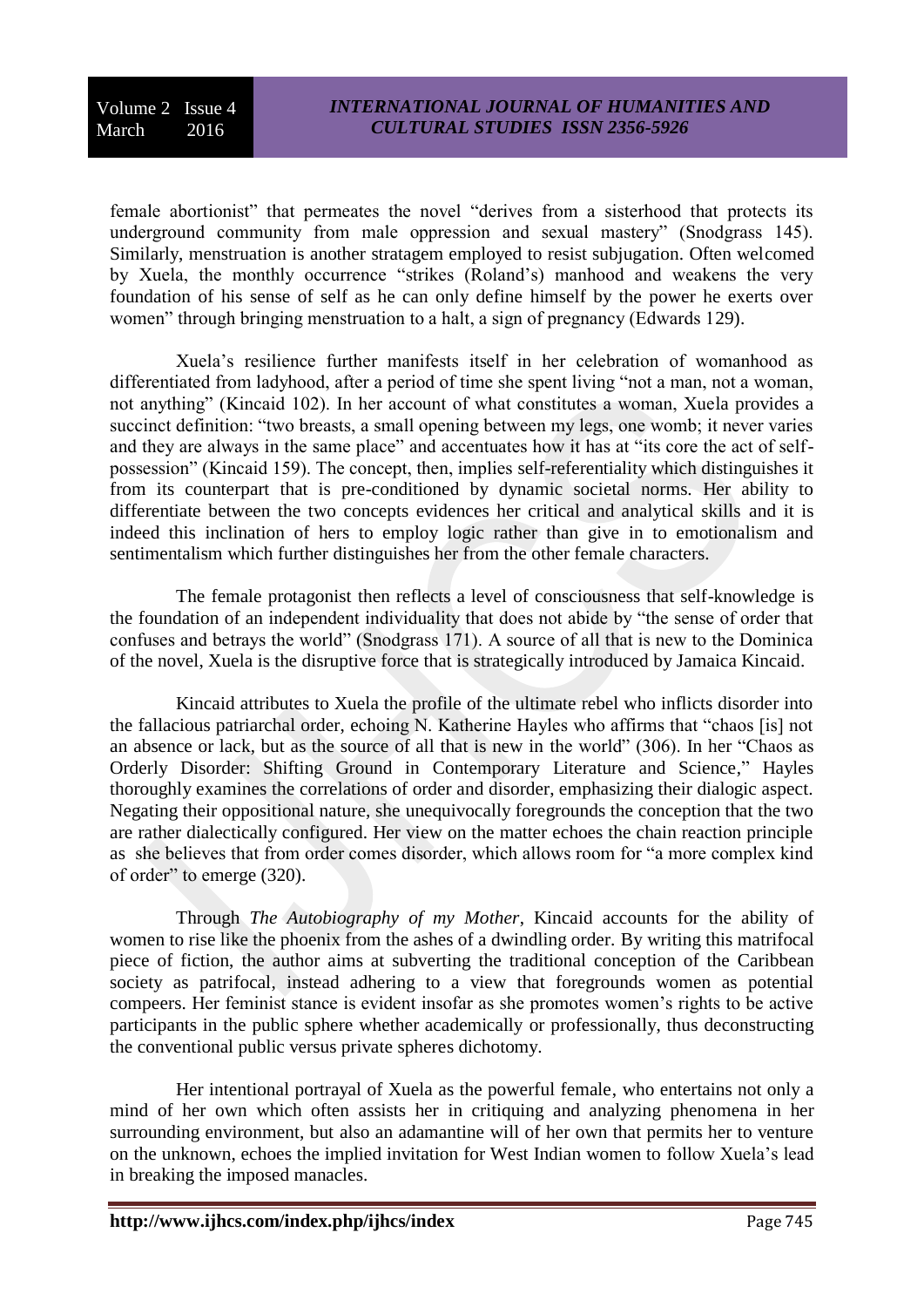With a society comprised of more women who share Xuela's breath, a new order would surface, an order that introduces a novel community which voices the long marginalized, victimized and obliterated minority. According to Kincaid, it is on the remnants of the *old* order which strictly permeates the will of the Father that the *new* order would emerge.

#### **Conclusion:**

By writing *The Autobiography of my Mother*, Jamaica Kincaid lashes out at irrational allegiance to a suppressive society that propagates perpetual series of discriminatory acts, deemed harmful to subjectivity. Through Xuela, who displays awareness about the paramount importance of political action and a subsequent ability to redefine her roles in the community, Kincaid "begins to write the history of the Caribbean women as one of resistance to the patriarchal trend of Caribbean motherhood" and womanhood (Seanor 7). Instead of subscribing to patriarchal conception of gender hierarchies that is solidified by a definite set of mechanisms and forces whose agenda is the marginalization of West Indian female voices, Kincaid talks back. She not only subverts "the patriarchal forces that have shaped the West Indies and subjugated West Indian women" (Seanor 7), but also questions the legitimacy of a traditional sense of order that is based on modals of exclusion and inclusion, permeating the will of the Father. With her unpredictability, Xuela is then the embodiment of that desired disorder which Kincaid aspires for in a limited and limiting paternal society, culminating in the emergence of a more complex type of order, namely *orderly disorder*.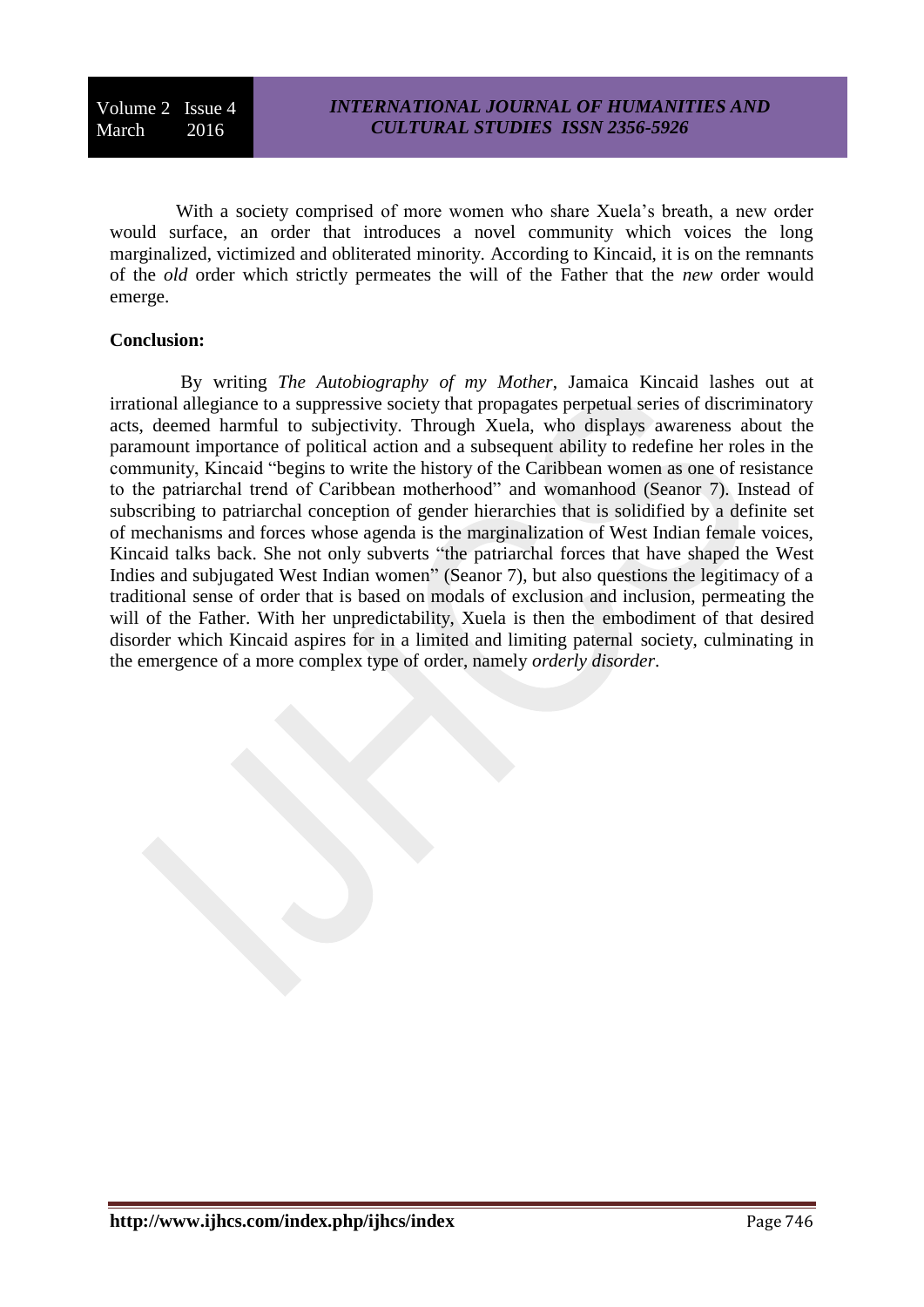### **References**

#### **Primary Sources:**

Kincaid, Jamaica. *The Autobiography of my Mother*. New York: Farrar, Strauss and Giroux, 2013.

# **Secondary Sources:**

- Adams, Michelene. "Jamaica Kincaid's *The Autobiography of my Mother*: Allegory and Self-Writing as Counter Discourse" (2006) Anthurium: A Caribbean Studies Journal, Vol.4: Iss.1. Article 1. 1-15.
- Daly, Mary. *Beyond God the Father: Toward a Philosophy of Women's Liberation*. Charlottesville: Virginia University Press, 1973.
- Edwards, Justin D. *Understanding Jamaica Kincaid*. Columbia: The University of South Carolina Press, 2007.
- Hayles, N. Katherine. "Chaos as Orderly Disorder: Shifting Ground in Contemporary Literature and Science." *New Literary History*, vol. 20, No. 2, *Technology, Models and Literary Studies*. Baltimore: Johns Hopkins University Press, 1989. 305-322.
- Linder, Louise. "Mother and Daughter in Jamaica Kincaid's *The Autobiography of my Mother*." MA Thesis. University of Gothenburg, 2011. 11.
- Marx, Karl and Friedrich Engels. *Selected Works*. London: Lawrence and Wishart, 1968. 488.
- McDonough, Roisin and Rachel Harrison. "Patriarchy and Relations of Production." *Feminism and Materialism: Women and Modes of Production*. Eds. Annette Kuhn and AnnMarie Wolpe. London: Routledge and Kegan Paul, 1980. 11-41.
- Mirkin, Harris. "The Passive Female: The Theory of Patriarchy." American Studies Journal, Vol.25, No.2, (Fall 1984) pp. 39-55.
- Mitchell, Juliet. *Psychoanalysis and Feminism*. Middlesex: Penguin, 1975. xvi.
- Paravisini-Gebert, Lizabeth. *Jamaica Kincaid: A Critical Companion*. Connecticut: Greenwood Press, 1999. 149.
- Peters, E. Edgar. *Chaos and Order in the Capital Markets: A New View of Cycles, Prices and Market Volatility*. New York: John Wiley and Sons Inc., 1996. 131.
- Roberts, Dorothy E. "Racism and Patriarchy in the Meaning of Motherhood." *The American University Journal of Gender, Social Policy and the Law*, Vol.1, No.1 (1992) pp. 1- 38.